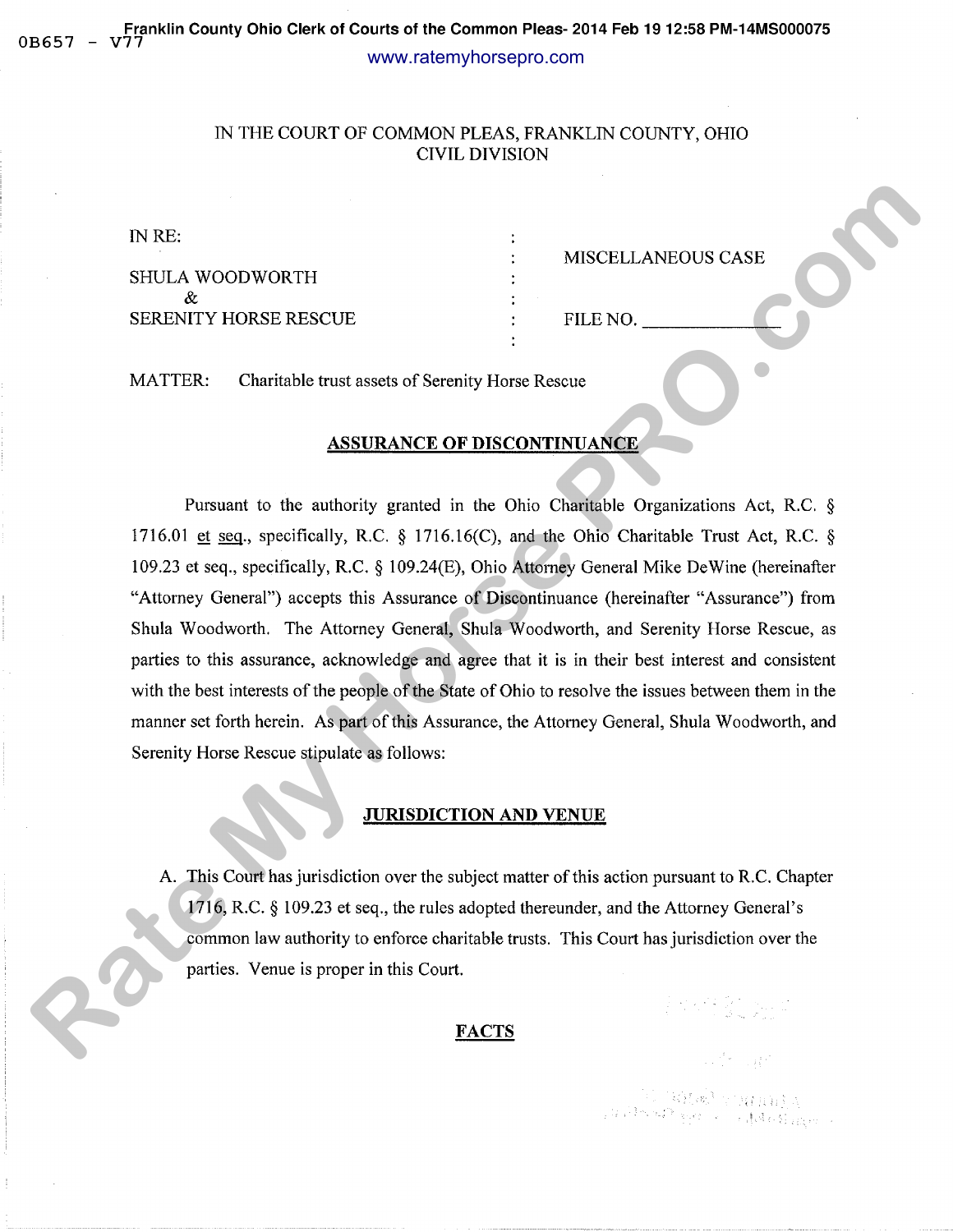- B. Shula Woodworth has her current residence at , Seaman, OH, 45679.
- C. Serenity Horse Rescue is a non-profit organization founded in 2007 to "promote equine welfare, rescue abused, neglected, or unwanted equines and educate the public on proper equine care."
- D. Shula Woodworth is the president and statutory agent for Serenity Horse Rescue.

# CONCLUSIONS OF THE ATTORNEY GENERAL

- E. The charitable trust and solicitation activities in Ohio of Shula Woodworth and Serenity Horse Rescue are the subject of this Assurance. Such activities are described in and regulated by the Ohio Charitable Organizations Act, R.C. § 1716.01 *et seq,* the Ohio Charitable Trust Act, R.C. § 109.23 *et seq.,* and the Attorney General's common law authority to enforce charitable trusts. C. Seconity Horse Rescue is a non-profit organization founded in 2007 to "promote equine<br>veriate, research showed neglected, or univarued equines and educate the public on proper-<br>equine case."<br> **R.** Shals Wondworth is th
	- F. The Attorney General is the party charged with enforcing the Ohio Charitable Organizations Act and the Ohio Charitable Trust Act and has caused an investigation to be conducted by the Charitable Law Section of the charitable trust and solicitation activities of Shula Woodworth.
	- G. As a result of its investigation, the Attorney General has reason to believe that Shula Woodworth is in violation of the Ohio Charitable Organizations Act, the Ohio Charitable Trust Act, and common law by violating the following:
		- 1. R.C. § 1716.17 and R.C. § 109.23(A): Shula Woodworth breached her fiduciary duties of care, loyalty, to properly manage accounts, to comply with the law, to not waste charitable assets, and to act in the best interest of the charity, resulting in loss and other damages to the charitable beneficiaries of Serenity Horse Rescue;
		- The Attorney General's findings, as outlined above, are the basis upon which this Assurance has been negotiated. However, this Assurance is the culmination of disputed claims and does not constitute an admission of any wrongdoing by Shula Woodworth.

#### ASSURANCE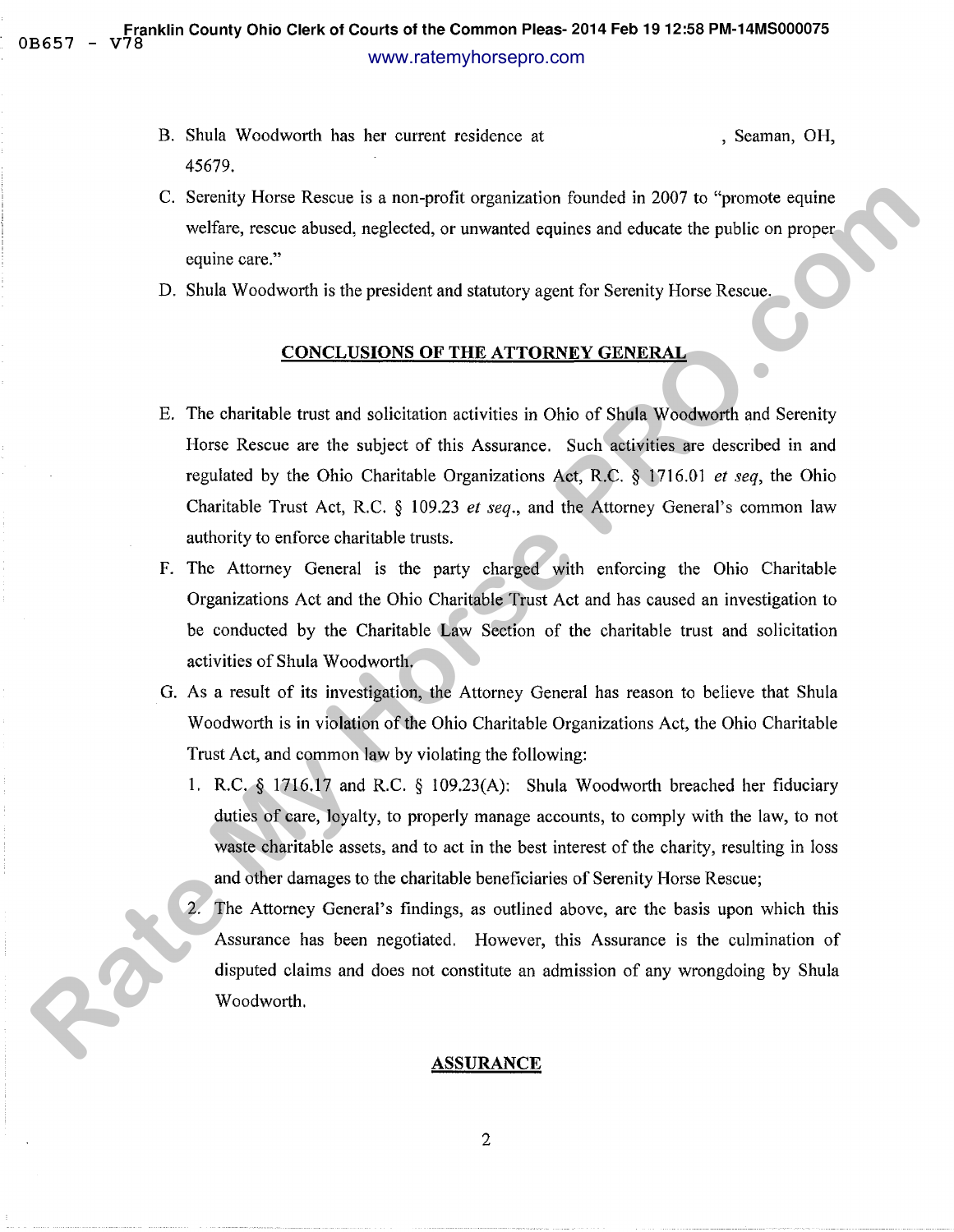- H. Shula Woodworth agrees that she will not hold any position as an officer, trustee, employee, representative, or agent of any charitable organization in the State of Ohio following the date this Assurance is signed. Shula Woodworth is permitted to act as a volunteer but may not volunteer in a position of financial control or financial responsibility of any kind. Shula Woodworth agrees to avoid any handling or control of money for charitable organizations within the State of Ohio. compleyes, representative, or negative five channelise experiencies in the State of Ohio<br>
Following the data this Assumers is signed. Show Woodworth is premiule do as a solid scheme but may not vehicle that any detection i
	- I. Shula Woodworth agrees that she will not participate in solicitations in the State of Ohio for any charitable purpose or on behalf of any charitable organization following the date this Assurance is signed. This exclusion includes solicitations conducted as a volunteer, officer, trustee, employee, representative, or agent of an organization.
	- J. Serenity Horse Rescue is to legally and practically cease all operations and existence, and provide documentary proof of legal dissolution to the Ohio Attorney General by February 28,2014.
	- K. All of Serenity Horse Rescue's assets are to be immediately liquidated and all proceeds sent to the Ohio Attorney General's Charitable Law Section. This shall include all assets held at LCNB, including accounts 100041870, 100188721, and 100086479. The total amount payable to the Ohio Attorney General's office shall be no less than **\$6,430.**
	- L. All funds must be paid by money order or cashier's check made payable to "Treasurer, State of Ohio" by Eehmary 28, 2014. **Morch 30<sup>th</sup>, 2014 \$w.**  $M.$  Funds shall be sent to:  $AM\mu$
	-

Charitable Law Section- Ohio Attorney General Attn: Andrew M. Howard 150 East Gay Street, 23<sup>rd</sup> Floor Columbus, Ohio 43215

- N. All assets of Serenity Horse Rescue described in K. will be redistributed, at the Ohio Attorney General's sole discretion, to an Ohio charitable organization that provides horse rescue services.
- 0. All other remaining assets of Serenity Horse Rescue not addressed in K., including (but not limited to): a horse trailer, a boat, a water trough, and assorted brindles, blankets, and  $\overrightarrow{Mack}$  so  $\overrightarrow{20}$ **March 30 2014 5w.** other horse accessories, are to be delivered by February 28, 2014 to:  $A_M \cup A$

Happy Trails Animal Rescue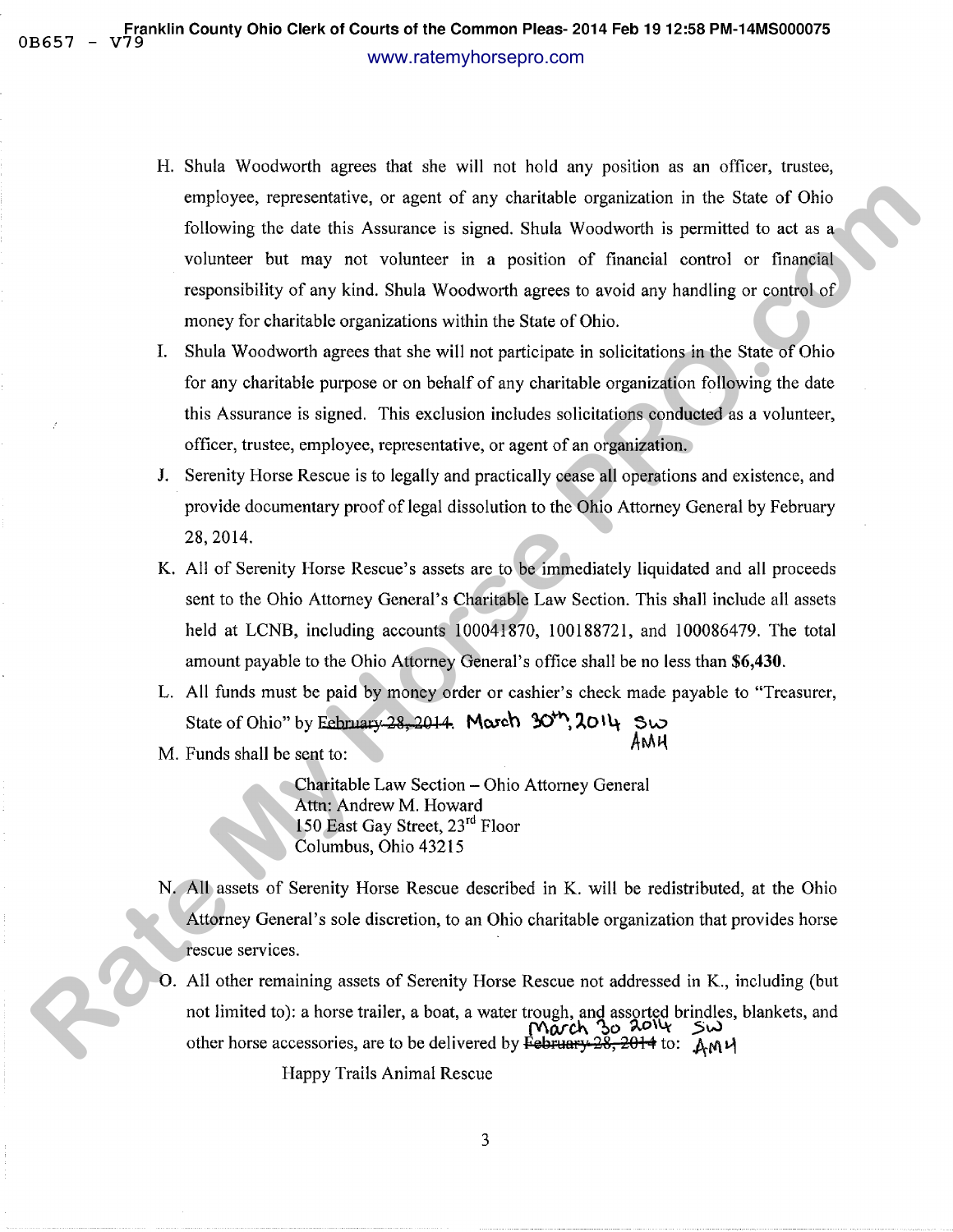### 5623 New Milford Road Ravenna, OH 44266

- P. Shula Woodworth is to provide this office with a receipt containing both a date and an itemized list of goods received by Happy Trails Animal Rescue, signed by the Executive Director of Happy Trails Animal Rescue, no later than February 28, 2014. Mosch 30<sup>th</sup>,  $\lambda$ 0<sup>14</sup>
- Q. Shula Woodworth agrees that this Assurance is made in lieu of a civil action based upon  $A^{n+1}$ the findings set forth herein.
- R. Shula Woodworth agrees that any evidence of a violation of this Assurance shall be *prima facie evidence of a violation of Chapter 1716 of the Ohio Revised Code and any* rule adopted thereunder in any subsequent action or proceeding brought by the Attorney General, as provided in R.C. §1716.16(C).
- S. In the event that Shula Woodworth fails to comply with any requirement contained in this Assurance, Shula Woodworth is liable for and shall pay stipulated penalties for each failure to comply: A minimum of ten thousand dollars (\$10,000.00), or true damages; whichever the Ohio Attorney General chooses in its discretion. **P.** Shulu We<br>colverth is to provide this office with a receipt containing torit a date and an<br>interior like of so figuots received by Lingty 2 ratio. National Researce, signed by the Procession<br>C. Shulla Woodworth agrees
	- T. Shula Woodworth agrees that any matter closed by the acceptance of this Assurance may be reopened at any time by the Attorney General for further proceedings in the public interest based upon any violation of the terms of this Assurance or upon the discovery of evidence not known or anticipated by the parties at the time of signing this Assurance.

### RETENTION OF JURISDICTION

U. This Court shall retain jurisdiction of this action for the purpose of enforcing this Assurance.

#### AUTHORITY TO ENTER INTO THE ASSURANCE

V. Each signatory for Shula Woodworth & Serenity Horse Rescue represents and warrants that he/she has been duly authorized to sign this document and so bind Shula Woodworth & Serenity Horse Rescue to all terms and conditions thereof.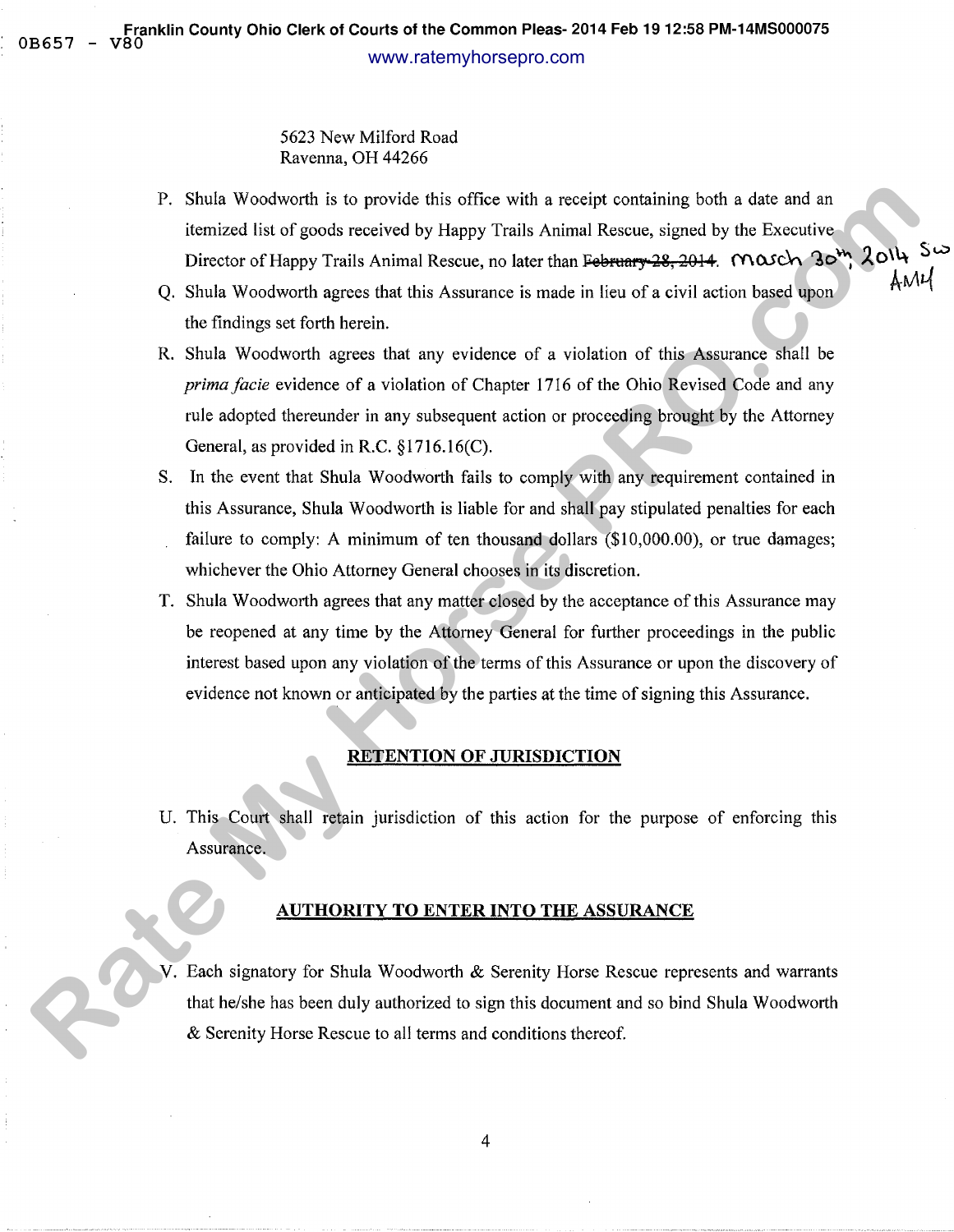### **ACKNOWLEDGEMENTS**

- W. Shula Woodworth & Serenity Horse Rescue acknowledge that they have been given ample opportunity to be advised by legal counsel as to the meaning and effect of each provision of this Assurance and they have elected of their own free will and accord to enter into this Assurance. **R**, Shula Woodworth & Surently Horse Resource enclaptive light thing have been given<br>ample opportunity to ha advisable hy logal converse is to for meaning and effects of accompanies in the state of the meaning and effects
	- X. The Attorney General, Shula Woodworth, and Serenity Horse Rescue agree that this Assurance is binding upon the successors and assignees of all parties hereto and that this Assurance constitutes the entire agreement and understanding of the parties.